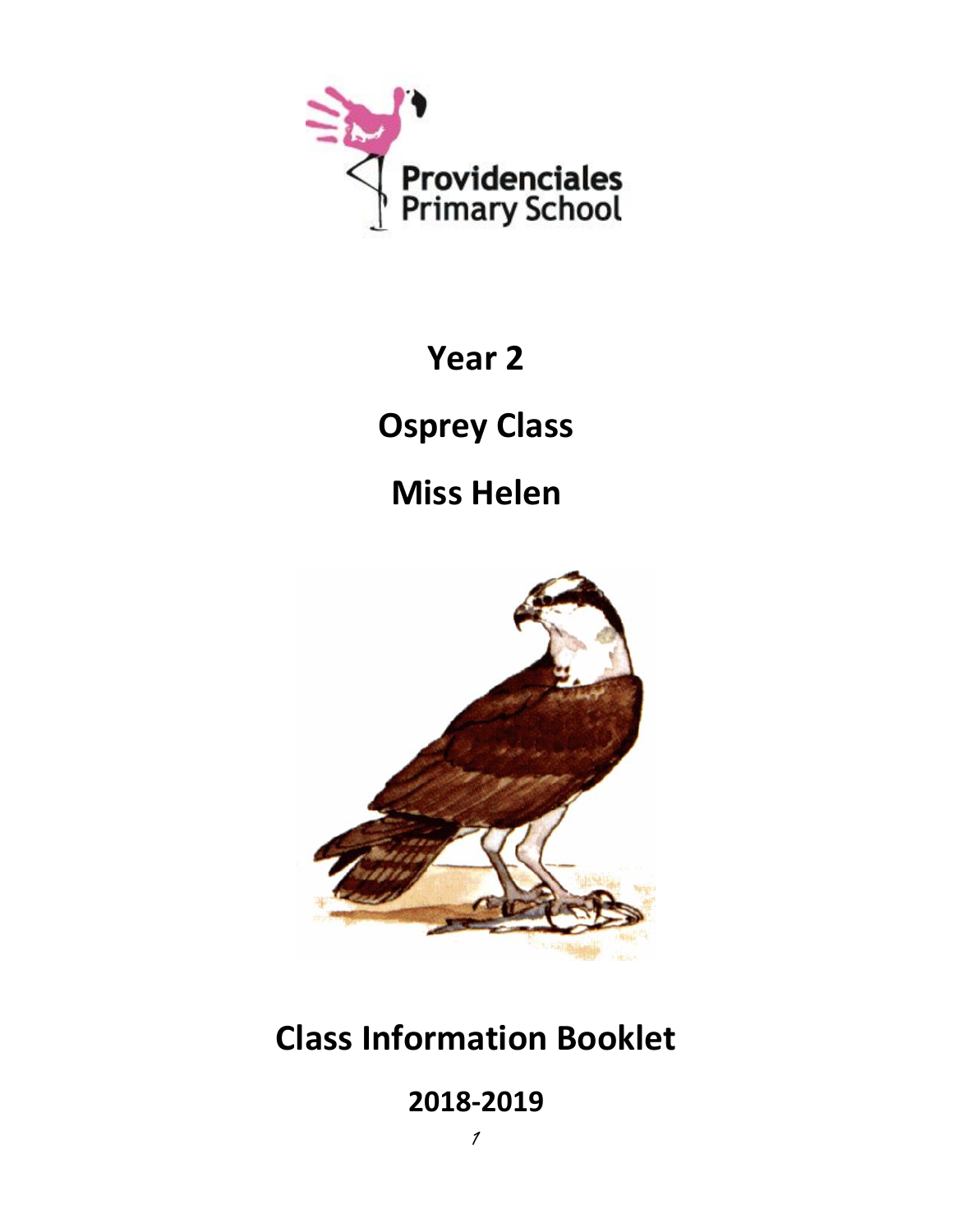# **Hello and welcome to Year 2!**



I am really pleased to be able to welcome you and your children to Year 2 - Osprey Class!

I hope you have all had a wonderful summer, and that you are excited for the new school year! I have been really looking excited to join Provo Primary and teaching in Year 2. I look forward to getting to know you and your children during the next few weeks.

Throughout the year, I hope you will feel welcome to ask about anything you'd like to know

or, maybe, even join us in class. This booklet allows me the opportunity to give some important information about our curriculum and routines. Please take the time to read about the content and expectations of our Osprey Class.

I have also included some introductory information regarding our curriculum topics for the year. I look forward to an inspiring, fun-filled and challenging year of learning together.

*Miss Helen*

### **STRUCTURE of the DAY:**

- $*$  School day begins at 8:15am (students may come into school from 8:00am but must remain in the walkway and be supervised by a parent until they have access to their class at 8:10am). Learning activities and circle times will begin at 8:15am so please make every effort to arrive on time. **Children will be marked late in the register if they arrive after 8:15am.**
- $*$  Morning break is from 9:55 to 10:25am. For snack, we encourage the students to bring fresh fruit or vegetables as it helps to give energy and focus for the rest of the morning. I also encourage all children to bring plenty of water to drink throughout the day. Being well hydrated is an essential ingredient for having a healthy and happy mind!
- $*$  Lunchtime is from 12:30 to 1:15pm. A varied and healthy menu of cooked lunch is offered, or students may bring their own packed lunch. Please try to keep lunch healthy and nutritious. Again, water comes with our highest recommendation!
- $*$  School day ends at 3:00pm (unless clubs are being attended). Students should be collected on time after 15 minutes, a 'late fee' may be charged as teachers have other responsibilities from 3:15pm.
- $*$  Should anyone other than a parent be collecting your child at the end of the day, please make sure you let us know in advance. We will not allow a child to leave school with anyone other than a parent unless we have the necessary permission.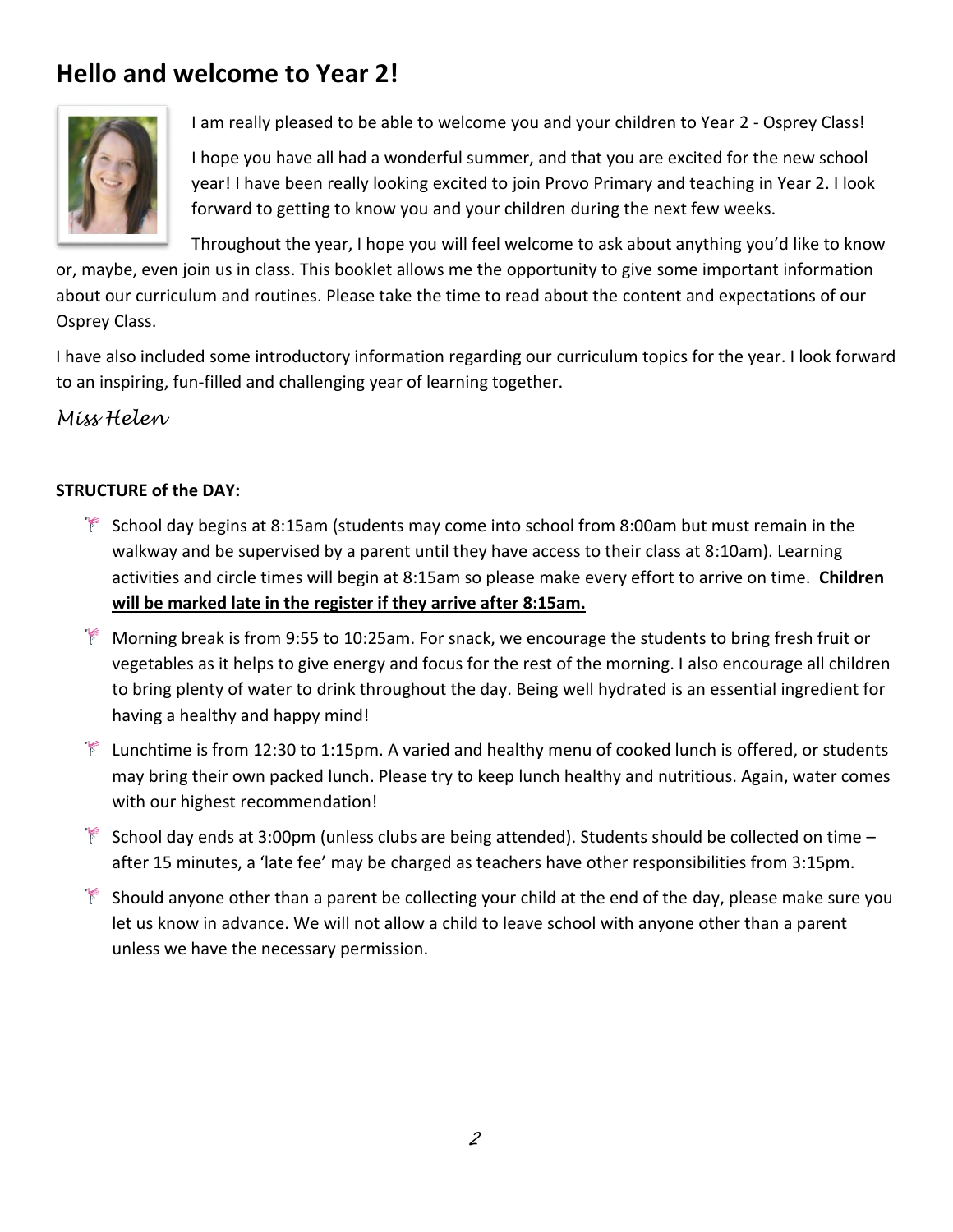#### **UNIFORM:**

Provo Primary School uniform is a turquoise T-shirt (available from the Office), khaki shorts, trousers, skorts or skirt and suitable shoes. Shoes should enclose the whole foot so that recess activities are safe – flip - flops, heeled sandals etc. are not suitable. Socks should be white. Hats are a necessity on our island – we have hats as part of our uniform.

No jewellery should be worn – although watches and small stud ear-rings are permitted. Nail varnish should be removed before coming to school. Long hair should be tied back off the face, to ensure safety in science, PE and other curriculum areas.

#### P.E. Kit:

Our PE kit is a white, Provo Primary School T-shirt, navy shorts and trainers/sneakers. A hat will be needed for outdoor PE.

In Year 2 we have 2 PE sessions each week. Our PE days are **Monday and Wednesday mornings**. On these days, children should come to school into school wearing their PE Kit, bringing their school uniform to change into after break. Sensible shoes are also a must! No flip flops or crocs please. Girls should tie back long hair. Extra water is needed on these days.

When swimming, a one-piece swimsuit should be worn, although UV shirts can be worn on top. Children will need their own towel.

#### **GENERAL EXPECTATIONS:**

Respect, kindness and positive behaviour and attitude towards school life and those around us are the normal expectations at Provo Primary School. In order that everyone knows what is expected of them and others around them, we have golden rules, which are:

- <sup>\*</sup> Care for myself and others
- $\frac{1}{2}$ Be honest
- $\frac{1}{2}$ Work hard
- 锄 Listen
- Look after property



Our school logo is a flamingo. It is made from a handprint. The fingers and thumb help us to remember our five golden rules.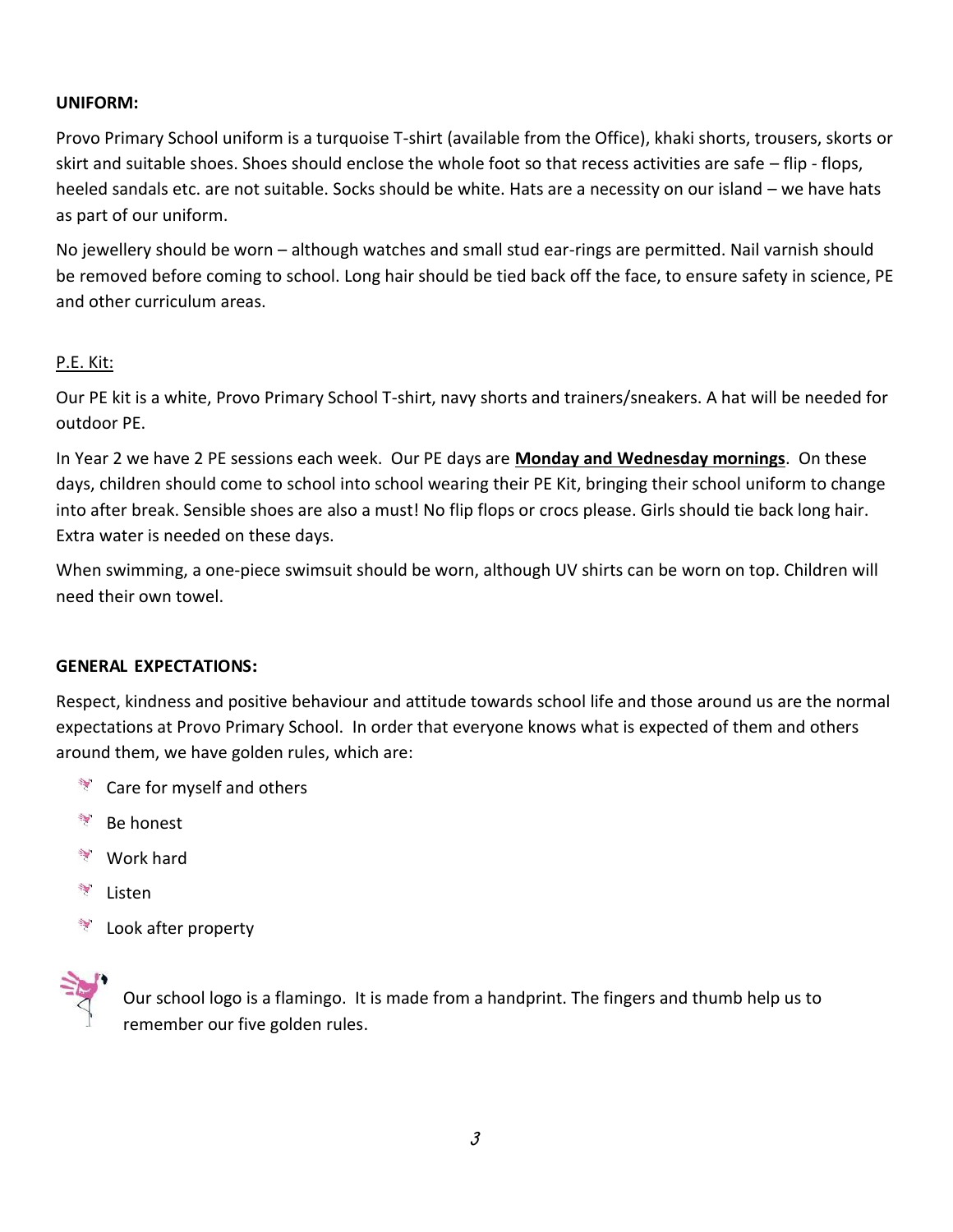|              | $8:15 -$           | $8:45 -$<br>9:55 | 9:55                         | 10:30 | 11:30             | 11:50   | 12:30         |                                         |                    | 2:45                       |
|--------------|--------------------|------------------|------------------------------|-------|-------------------|---------|---------------|-----------------------------------------|--------------------|----------------------------|
|              | 8:45               |                  |                              |       |                   |         |               |                                         | $1:15 - 2:45$      |                            |
|              |                    |                  | 10:30                        | 11:30 | 11:50             | 12:20   | 1:15          |                                         |                    | 3:00                       |
| Mon          | Journal<br>Writing | PE               | Snack<br>and<br><b>Break</b> | Math  | Guided<br>Reading | Phonics | Lunch         |                                         | Topic<br>Science / | Story<br>Time              |
|              |                    |                  |                              |       |                   |         | Time          | Computing /                             |                    | &                          |
|              |                    |                  |                              |       |                   |         |               |                                         | Art & DT / RE      | Home                       |
| <b>Tues</b>  | Handwriting        | Literacy         | Snack<br>and<br><b>Break</b> | Math  | Guided<br>Reading | Phonics |               | Topic                                   |                    | Story                      |
|              |                    |                  |                              |       |                   |         | Lunch         |                                         | Science /          | Time                       |
|              |                    |                  |                              |       |                   |         | Time          | Computing /                             |                    | &                          |
|              |                    |                  |                              |       |                   |         |               | Art & DT / RE                           |                    | Home                       |
| Wed          | PE                 |                  | Snack<br>and<br><b>Break</b> | Math  | Guided<br>Reading | Phonics | Lunch<br>Time | $PPA - Mrs$<br>Helen<br>Spanish / Music |                    | Story<br>Time              |
|              |                    |                  |                              |       |                   |         |               |                                         |                    | &<br>Home                  |
| <b>Thurs</b> | MindUp             | Literacy         | Snack<br>and<br><b>Break</b> | Math  | Guided<br>Reading | Phonics |               | Topic                                   |                    | Story                      |
|              |                    |                  |                              |       |                   |         | Lunch         |                                         | Science /          |                            |
|              |                    |                  |                              |       |                   |         | Time          | Computing /                             |                    | &                          |
|              |                    |                  |                              |       |                   |         |               | Art & DT / RE                           |                    | Home                       |
| Fri          | Spellings          | Literacy         | Snack<br>and<br><b>Break</b> | Math  | Guided<br>Reading | Phonics | Lunch<br>Time | Star<br>of the<br>Week                  | Golden<br>Time     | Story<br>Time<br>&<br>Home |

#### **SPECIALIST / SUPPORT TEACHERS:**

During the week, we are lucky to have Mrs Claire and Miss Jane join us during class time. Mrs Helen will also teach Osprey every Wednesday afternoon.

#### **CURRICULUM:**

**Literacy:** In Literacy, we group children within each class and use resources specific to the level of each student. Literacy units will always be taught in line with the Topic / Theme being taught in class. By embedding our literacy work in larger topics, children's writing becomes more purposeful, informed and imaginative. Students are able to draw on knowledge and experiences gained across the curriculum to add detail to their work. We will be covering the following units of work during the year: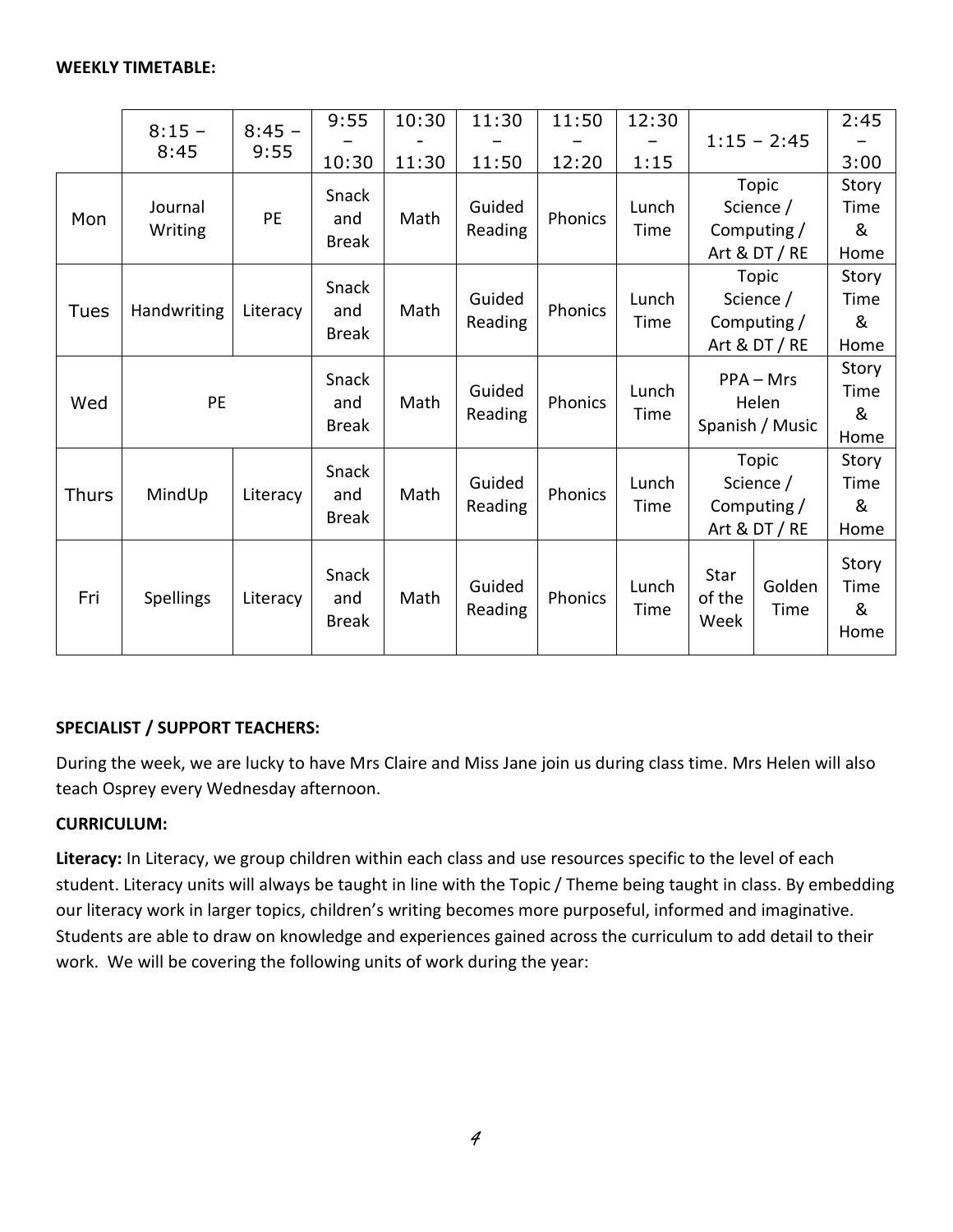| <b>Fiction</b> | Stories with familiar settings<br>Traditional tales from many cultures<br>Imaginary texts           |
|----------------|-----------------------------------------------------------------------------------------------------|
| Non-Fiction    | Labels, lists and signs<br>Letters<br>Information texts<br><b>Instructions</b>                      |
| Poetry         | Repetitive Poems (with pattern and rhyme)<br>Humorous poems<br>Traditional Poems/Poems about nature |

#### **NUMERACY:**

In Numeracy lessons, children are also grouped with others of similar ability. This allows the teacher to provide appropriate levels of challenge to all students while encouraging partner discussions and group work. Sometimes the school will take the decision to group children across classes, in order to better meet the needs of all students. If this is the case with your child's class, we will inform you of our plans in advance. We cover a variety of topics falling under the main Primary Strategy headings of using and applying Numeracy skills, counting and understanding number, knowing and using number facts, calculating, understanding shape, measuring and handling data. Topics are approached more than once over the year in order to gradually consolidate and make progress.

#### Year 2 Numeracy Objectives:

- Count in steps of 2s, 3s and 5s, and steps of 10
- Recognise place value in two-digit numbers
- Compare and order numbers up to 100 using  $\lt$ ,  $>$  and  $=$
- Recall and use number addition/subtraction facts to 20, and derive related facts
- Add and subtract mentally and with objects one- and two-digit numbers
- Understand and use the inverse relationship between addition and subtraction
- Know 2×, 5× and 10× tables, including recognising odd & even numbers
- Calculate mathematical statements using  $x$  and  $\div$  symbols
- Recognise, find, name and write 1/3, 1/4, 1/2 and 3/4 of size, shape or quantity
- Write simple fraction facts, e.g.  $1/2$  of  $6 = 3$
- Combine amounts of money to make a value, including using £ and p symbols
- Tell the time to the nearest 5 minutes, including drawing clocks
- Describe properties of 2-D shapes, including number of sides and symmetry
- Describe properties of 3-D shapes, including number of edges, vertices and faces
- Interpret and construct simple tables, tally charts and pictograms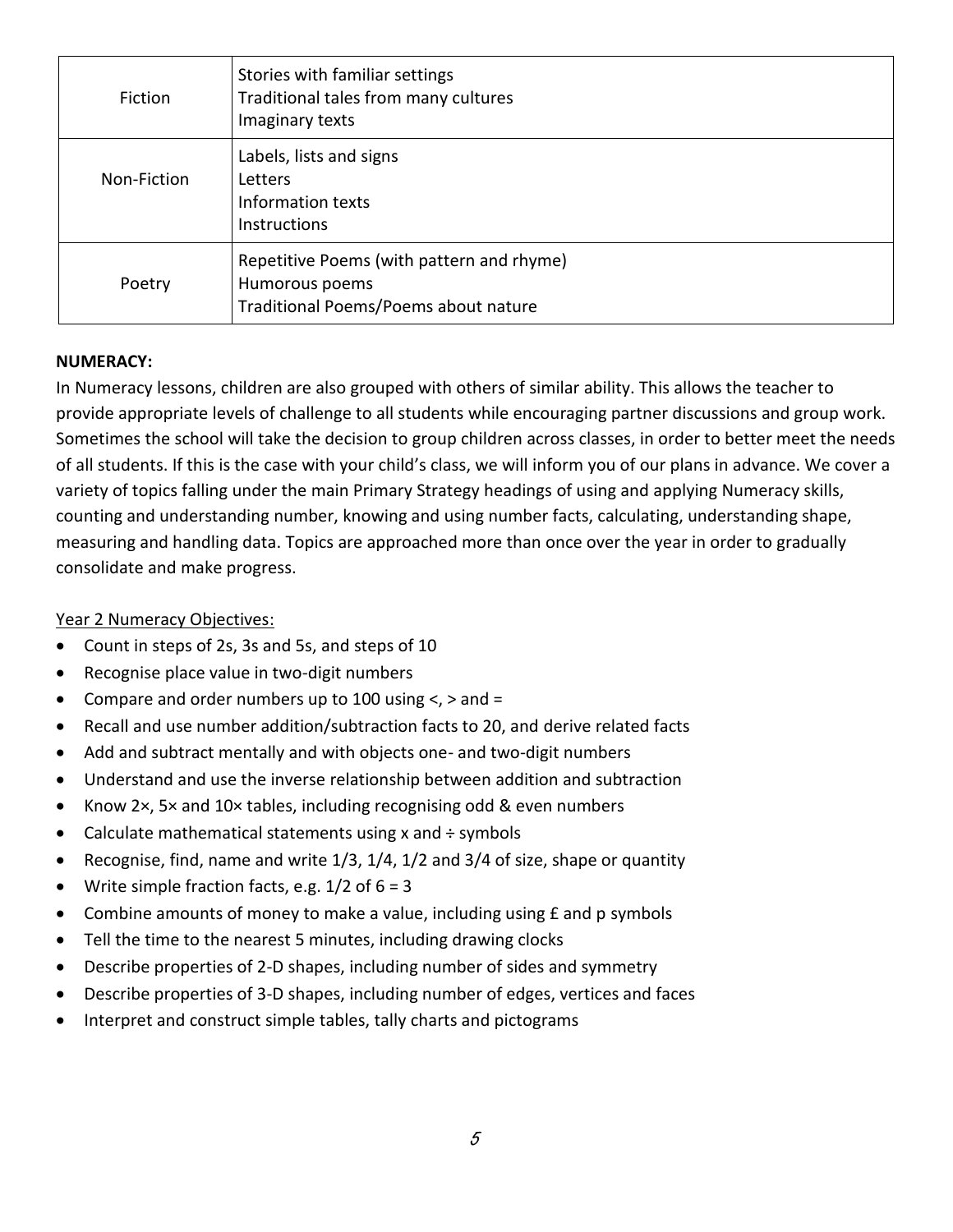### **Other curriculum areas/topic work:**

In Osprey Class, we will be approaching our topics through a 'creative curriculum'. By centring learning on one topic area, children are able to apply their newly acquired skills in a meaningful and purposeful way across the curriculum. Topic 'subjects' include Science, Social Studies, Art & DT, Computing, Music and P.S.H.E./MindUP.

| <b>Science</b> | <b>Social</b><br><b>Studies</b> | <b>Computing</b> | <b>Design</b><br>Technology/<br><b>Art &amp; Design</b> | P.E.<br><b>Physical Education)</b> | <b>P.S.H.E.</b><br>(Personal, Social,<br>health and<br>Economic<br><b>Education</b> )<br>/ MindUp | R.E.                      |
|----------------|---------------------------------|------------------|---------------------------------------------------------|------------------------------------|---------------------------------------------------------------------------------------------------|---------------------------|
| Seasonal       | <b>Geography</b>                | Technology       | Art & Design                                            | Gymnastics                         | P.S.H.E.                                                                                          | Celebrations              |
| Changes        | Locational &                    | in our Lives     | Use drawing,                                            |                                    | <b>New</b>                                                                                        |                           |
|                | Place                           |                  | painting and                                            | Dance                              | <b>Beginnings</b>                                                                                 | Judaism-                  |
| Everyday       | Knowledge                       | E-safety         | sculpture and                                           |                                    |                                                                                                   | Hannukah                  |
| materials      | -continents;                    |                  | a wide range                                            | Invasion                           | Community                                                                                         | (Dec 2 <sup>nd</sup> -Dec |
|                | oceans; TCI;                    | Multimedia       | of art and                                              | Games -                            |                                                                                                   | $10^{th}$ )               |
| Animals,       |                                 |                  | design                                                  | Rugby                              | Say NO to                                                                                         |                           |
| including      | Human and                       | Programming      | techniques to                                           |                                    | <b>Bullying</b>                                                                                   | Hindu-                    |
| humans and     | Physical                        |                  | share ideas                                             | <b>Athletics</b>                   |                                                                                                   | Diwali (Nov               |
| plants         | Geography                       | Data             |                                                         | Activities                         | Good to Be                                                                                        | 7 <sup>th</sup>           |
|                | -weather                        | Handling         | Local artists,                                          |                                    | Me                                                                                                |                           |
|                | patterns;                       |                  | craft makers                                            | Striking and                       |                                                                                                   | Ugadi (April              |
|                | physical                        |                  | and designers                                           | Fielding                           | Getting on                                                                                        | 6 <sup>th</sup>           |
|                | features;                       |                  |                                                         | Games                              | and Falling                                                                                       |                           |
|                | human                           |                  | Design &                                                |                                    | Out                                                                                               | Christianity-             |
|                | features                        |                  | Technology                                              | Net and Ball                       |                                                                                                   | Easter                    |
|                |                                 |                  | Design                                                  | Games -                            | Going for                                                                                         | Christmas                 |
|                | <b>History</b>                  |                  |                                                         | Squash                             | Goals!                                                                                            |                           |
|                | Changes                         |                  | Make                                                    |                                    |                                                                                                   | <b>Chinese New</b>        |
|                | within                          |                  |                                                         | Swimming                           | MindUp                                                                                            | Year (Feb                 |
|                | memory and                      |                  | Evaluate                                                |                                    | Getting                                                                                           | 16 <sup>th</sup>          |
|                | beyond living                   |                  |                                                         | Outdoor                            | focused                                                                                           |                           |
|                | memory                          |                  | Technical                                               | Education                          |                                                                                                   |                           |
|                |                                 |                  | knowledge                                               | Games                              | Sharpening                                                                                        |                           |
|                | Lives of                        |                  |                                                         |                                    | your senses                                                                                       |                           |
|                | significant                     |                  | Cooking and                                             | Dance                              |                                                                                                   |                           |
|                | individuals in                  |                  | nutrition                                               |                                    | Attitude                                                                                          |                           |
|                | the TCI                         |                  |                                                         |                                    |                                                                                                   |                           |
|                |                                 |                  |                                                         |                                    | <b>Taking Action</b>                                                                              |                           |
|                |                                 |                  |                                                         |                                    | Mindfully                                                                                         |                           |

Every child is different and as I get to know your child better, I hope to incorporate their passions, likes and dislikes in to our curriculum, so there may be some changes as the year goes on, but I will let you know in our termly newsletter or via the classroom noticeboard.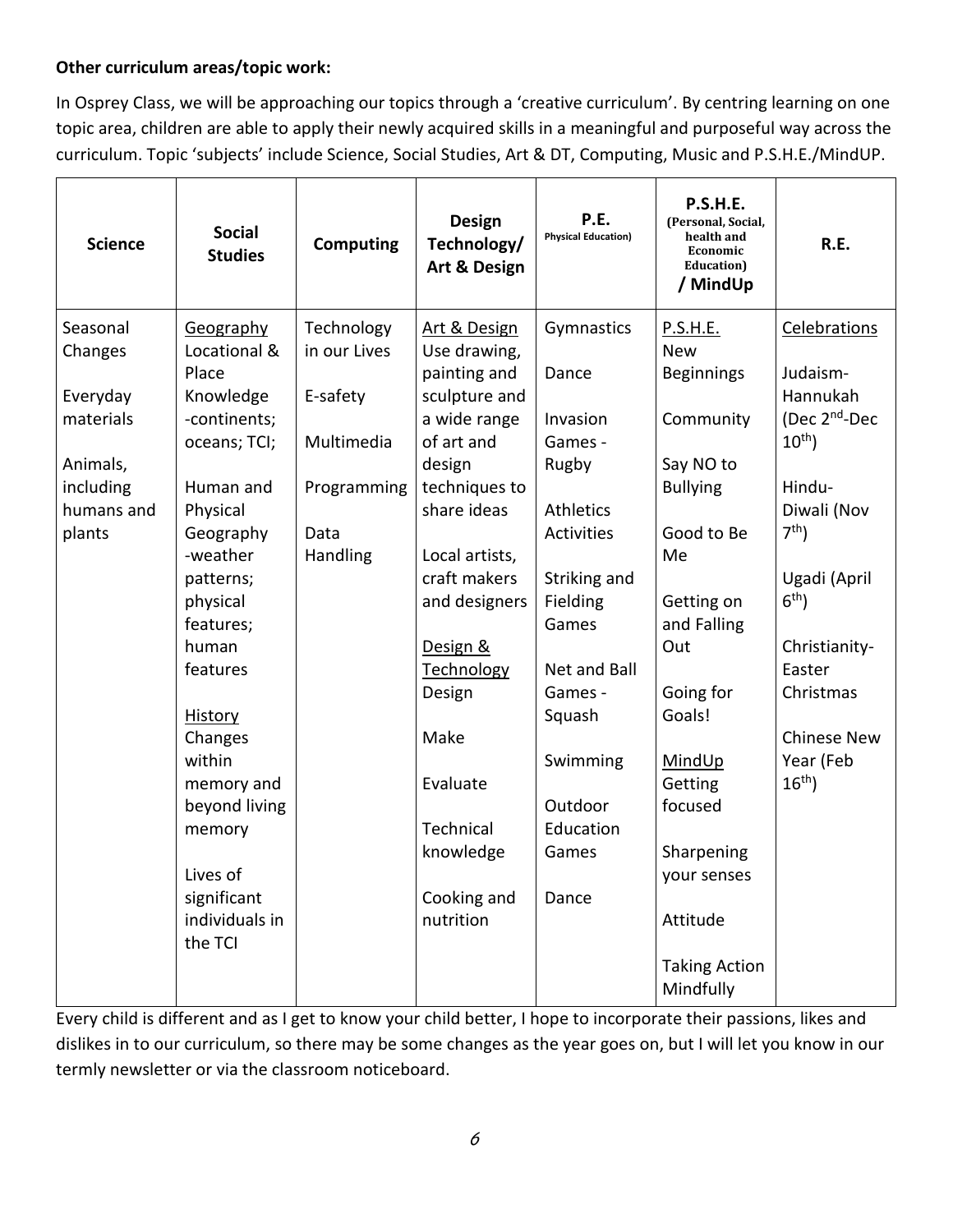#### **FIELD TRIPS:**

I will advise you of upcoming field trips throughout the year. However, if after seeing this year's topics, you have any ideas, connections or thoughts about field trips that might compliment them, I welcome your input!

#### **ASSESSMENT - MARKING & FEEDBACK:**

- $*$  Our 'Marking and Feedback' policy based on 'success and improvement'. It is designed to clearly show how children have achieved against the learning objective and to identify ways in which they can improve.
- ₹ Ways in which teachers mark are standardised across the school.

Here is an outline of the main points of our policy:

At Provo Primary School, we believe that students should receive quality feedback on their work. This may be given in a variety of ways including marking, rewards, oral and body language (smiles, thumbs up, eye contact etc). Research shows that oral feedback is the most natural and effective for children. Feedback, in whatever form is powerful and must focus on success **and** improvement.

#### Marking Numeracy:

The purpose of marking is primarily diagnostic. It will communicate whether the child is successful and should act as a motivator. Comments made should encourage the child to feel safe when tackling problems and will encourage further development.

- $\checkmark$  correct answer in Numeracy
- incorrect answer in Numeracy
- C incorrect work now corrected

#### Indicating effort:

 $\odot$  good  $\odot$  reasonable  $\odot$  disappointing

In addition, in Year 2, you will see letters after a completed task, which help me to review, assess, support and inform my future planning.

- **VF V**erbal **F**eedback was give directly and the opportunity to discuss understanding with an adult.
- **S S**upport (either one to one or small group) was given to complete the task
- **I** The task was completed **I**ndependently.

The children will be observed throughout the day in all areas of their learning. As individuals, students are encouraged to achieve their full potential. However, we realise that all students have different strengths and weaknesses, so their rate of progress is judged accordingly.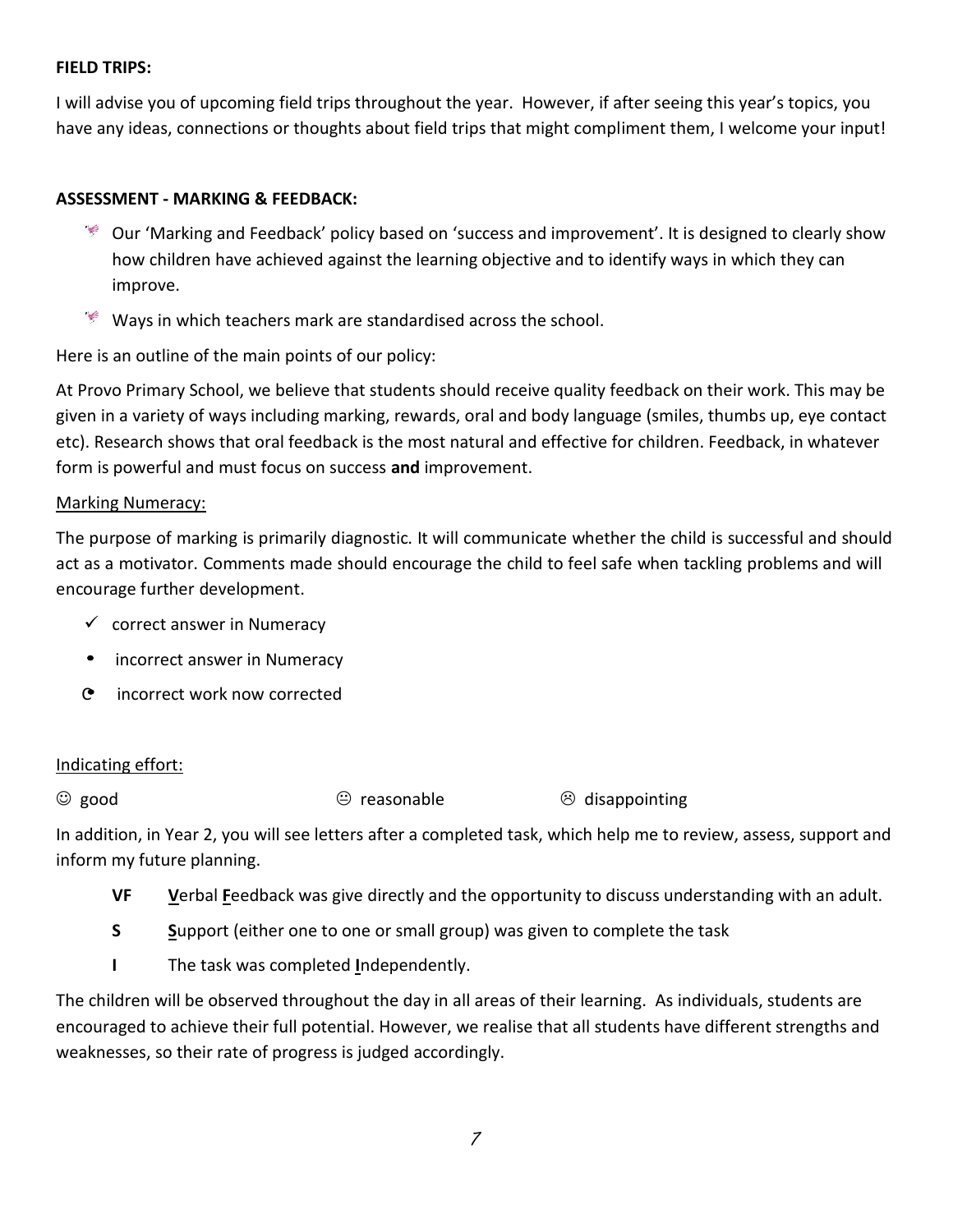As part of the plenary at the end of lessons or when completing units of work, children will be encouraged to self-assess using a range of written or visual means.

We will also be using a variety of self and peer assessments allowing the children to take more ownership of their learning.

Numeracy, Reading and/or Writing are assessed regularly in class. The results of some of these assessments will be included in these written reports, discussed at Parent-Teacher Consultations and used to create individual targets for your child.

In Year 2 the children will be tested at the end of May in the core subjects of English and Maths using the British National Curriculum Standardised Assessment Tests (SATs). These assessments reflect the curriculum taught at our school.

Parent-teacher Consultation Meetings are held each term. Parents are invited to come to the school and confer with their child's teacher at a scheduled time. A parent or teacher may also request a conference at any time during the school year.

Written reports are produced and sent home in January and June.

#### **HOMEWORK:**

Homework contributes toward building responsibility, self-discipline and lifelong learning habits. It is our intention to assign relevant, challenging and meaningful homework assignments that reinforce classroom learning objectives. Homework will provide students with the opportunity to apply information they have learned, complete unfinished class assignments, and develop their ability to work independently. Homework is modified to suit the individual needs of each student.

#### **Homework can have several purposes:**

- **practice** exercises to reinforce or embed learning in class
- **preview** assignments to prepare for subsequent lessons
- **extension** activities to transfer learned skills or concepts to new situations
- **creative** activities to integrate many skills toward the production of a response or product

In Year 2 children will be given weekly, homework, which is designed to consolidate their learning. It will be based on objectives or topics we have covered in class. Please monitor how your child approaches the tasks and how easy or hard they find it to complete. In addition, your child will be able to scan books out of the school library. It is important you take some quiet time with your child to listen to them read and complete the home reading diary.

If you have any queries, questions or concerns about how your child is managing the home readers or tasks set, please just pop in and see me.